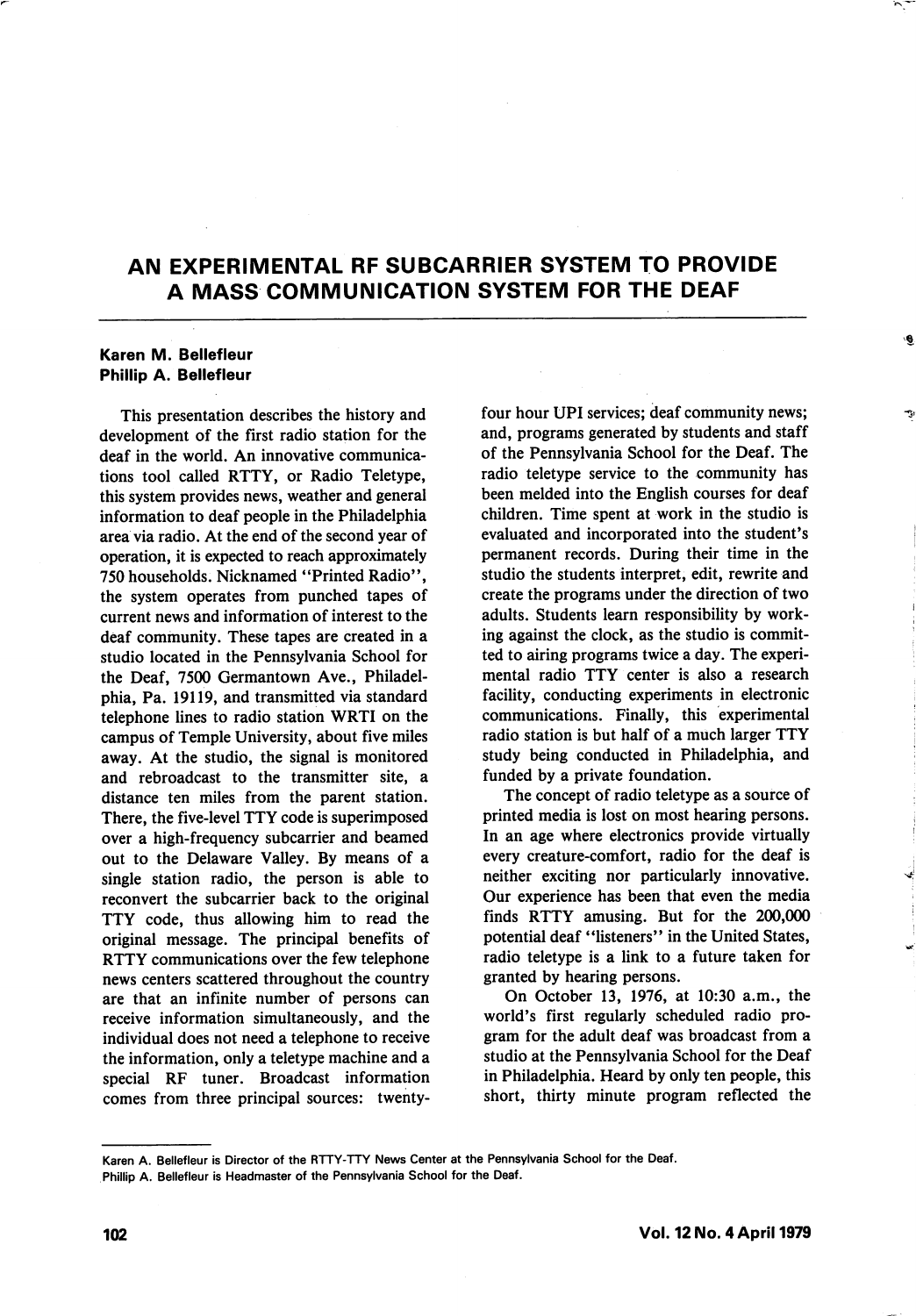hopes, dreams and labors of many individuals over a period of many years. As far back as 1971, at the first TTY Convention held in Chicago, deaf and hearing professionals have reflected on the day when radio would be available to deaf citizens. Some of the earliest references to a radio-TTY concept were made by Bellefleur, (1) Marsters, (2) and Torr. (3) Each, working independently, foresaw the time when a carrier or subcarrier system would be used to broadcast the five-level teletype code to the homes of TTY users.

Radio-TTY is a logical outgrowth of the TTY system of communications between deaf persons. Appearing only twelve years after Weitbrecht's (1964) success in electroacoustically coupling two TTY machines together over a standard telephone wire, radio TTY appears as a new point on a continuum of services that will someday electronically link the hearing person and the deaf person more completely, each using his own communica tion device. The sequence of historical developments leading to radio-TTY has been:

- 1. The creation of the electro-acoustic coupler (or modem), making possible TTY commu nication for deaf persons.
- 2. The establishment of Teletypwriters for the Deaf, Inc., and its subsequent national tele phone directory. (4)
- 3. A voice link, via a special service provided by hearing persons, enabling the deaf per son to use a third part to communicate with other hearing persons or agencies.
- 4. Direct contact, via TTY, with emergency services such as fire, police and ambulance.
- 5. Direct contact, via TTY, with government and other agencies (Internal Revenue Ser vice, Conrail, etc.) enabling deaf persons, nationally, to feel less like second class citizens.
- 6. TTY catalog ordering through Sears and other stores in major cities in the United States.
- 7. And, finally, in October 1976, radio tele type communication to be followed in the distant future by captioned television and, ultimately, direct contact between the

hearing and the deaf, via computer, in con junction with the "talking typewriter".

The principal purpose of this presentation, however, is not the accomplishments of the past, or even the dreams of the future, but rather an explanation of the present. And the present is RTTY media communication.

To best understand the RTTY concept, a comparison with phone-type news systems is helpful.

#### (FIGURE I)

In its simplest form, the phone-type news system consists of an electromechanical tele phone answering machine and a tape distribu tor, or a cassette tape recorder. Both utilize a tape loop. The deaf person dials a designated telephone number and places his telephone handset in the coupler of his teletype machine. Assuming the line is free, the answering machine at the other end opens the circuit and the caller sees the prerecorded messages or an nouncements. This system is limited in the number of people it can serve each day. For ex ample, if the message is ten minutes long, and assuming 100% efficiency, only six people per hour would have access to the news. A modifi cation of the single unit phone-type news is a multi-telephone line unit that allows several callers to receive the same message simulta neously. The two major disadvantages of this system are: 1) the prohibitive cost of each additional telephone line, and, 2) the fact that many listeners will begin receiving the data in the middle of the tape. As you will see later, RTTY eliminates these problems.

Phone-TTY news service plays an impor tant supportive role to RTTY, however. By making community news available by tele phone, people have a backup source for news they may have missed on radio. It also allows the community a convenient means for submit ting news by typing information to the News Center. At the end of the taped news is a thirty second pause, allowing a person to type a message of any length, which then can be used on the radio and telephone news services. A telephone news service can carry information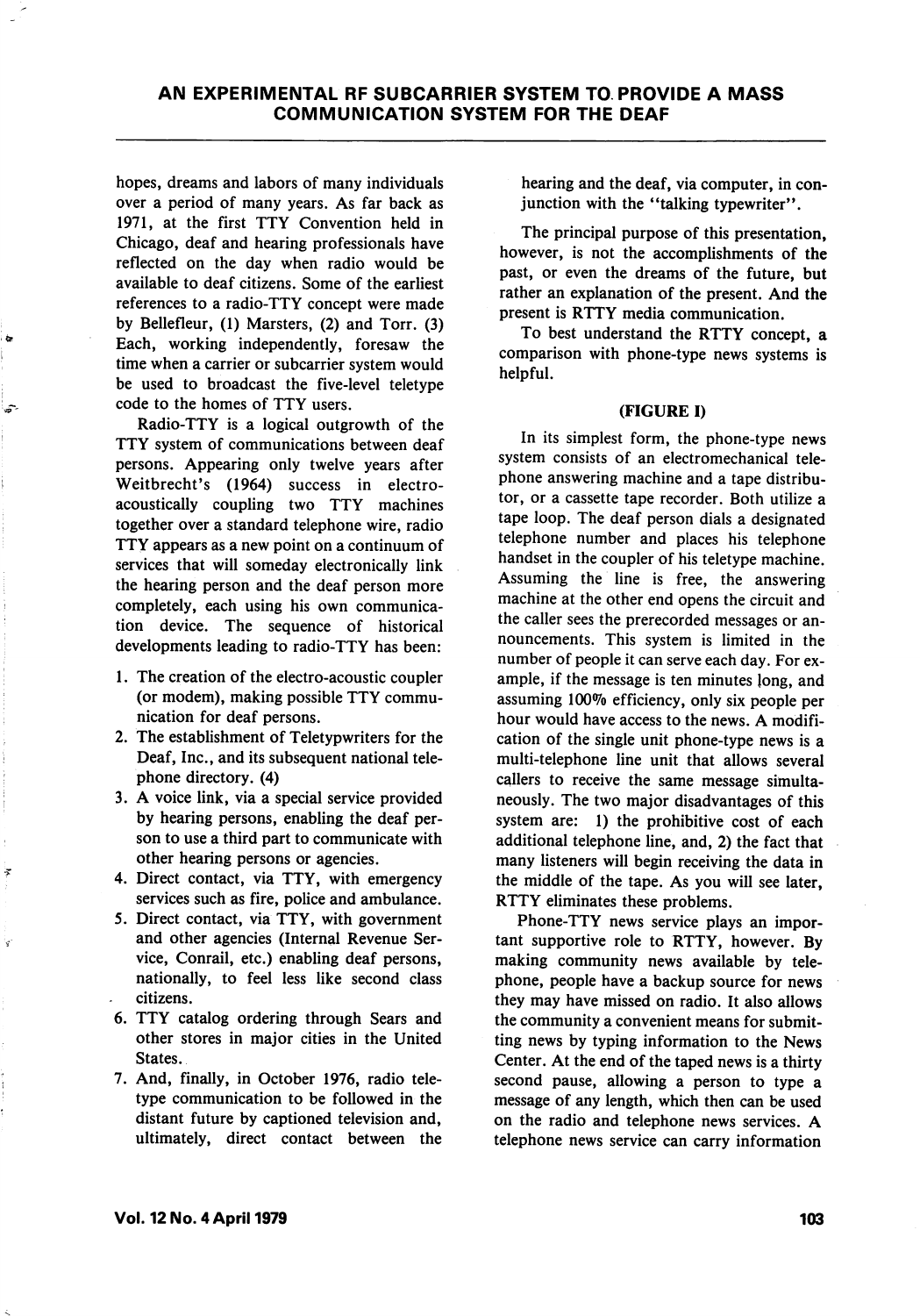### AN EXPERIMENTAL RF SUBCARRIER SYSTEM TO PROVIDE A MASS COMMUNICATION SYSTEM FOR THE DEAF



Block Diagram of Phone-TTY System

 $\tilde{\bullet}$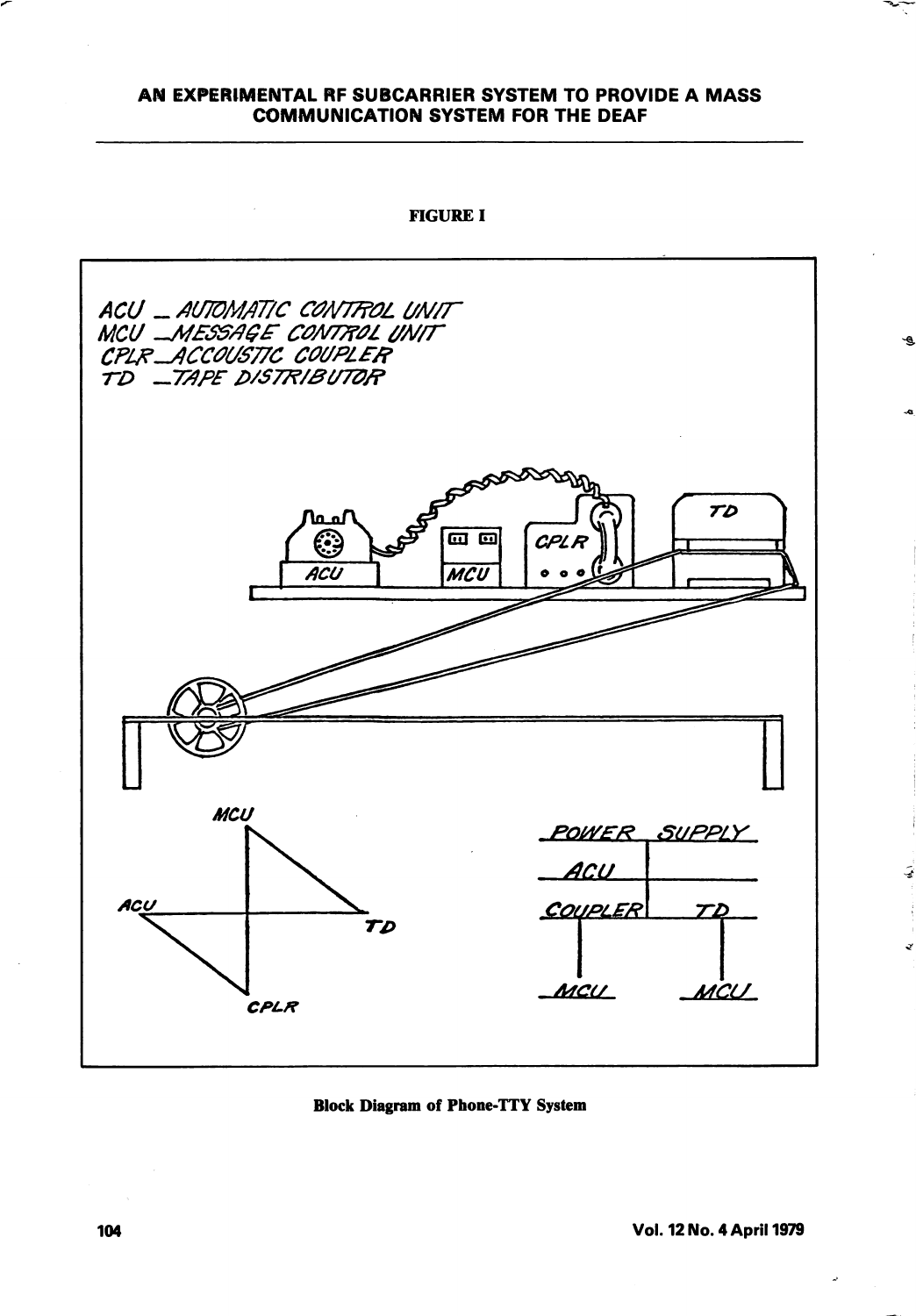prohibited by FCC rules, and thus circumvent the FCC. For example, mention can be made on radio that further details are available by calling the telephone news service. The two types of services, therefore, complement each other.

Radio-TTY has several advantages over a phone-TTY system. In a large metropolitan area, where greater numbers of deaf people can and need to be served, radio has the advan tage of offering more information at prime times and serving more people than a phone teletype does. There is no need to wait in line to receive news and no feeling of frustration because the circuit is continually busy. There fore, telephone news must be limited. The pro ject's phone systems are set for ten minutes. This gives a reasonable coverage of the news, but keeps toll charges or message units within reason. With radio, however, a variety of pro grams is possible, over a longer period of time, with the only cost being the increased use of paper for hard copy machines, and the initial cost of the radio itself.

In the Philadelphia experiment, the deaf person turns on a pre-tuned subcarrier radio receiver at the appropriate time of the day or evening. These units are designed to receive broadcasts from both the main channel and the subcarrier. By means of a switch, the receiver can be shifted from the main channel, which broadcasts for hearing people, to the subcarrier, exclusively for the deaf. When the receiver is switched to the subcarrier, the TTY code is audible. By connecting the radio receiver to the modem of the teletype machine, the code is reconverted to word information and instantaneous reproduction of the PSD transmission is printed on the TTY of the indi vidual.

In this project the radio-teletype news dif fers from phone news in several ways. First, it is presented twice a day with two different pro grams; one hour in the morning and two in the evening. Each day, the staff of the station, consisting of three adults, plus student partici pants, review the information of community interest left by persons calling in on the phone news, along with print-outs from the United

Press International machine. These are read by the students and the staff and a mock-up of the morning program begins to develop. In addi tion, events listed on a Community Calendar, maintained by the Center, are added to the program. These may reflect upcoming activities of any of the fifty-two organizations serving the deaf in our Delaware Valley. As a result of much trial and error, and numerous consumer surveys to determine the most popular kinds of features, evening programs offer a variety of topics that meet the needs and wants of the community.

Once a mock-up of the program is com pleted and is ready to be put on paper tape, a typist follows a special format that provides for consistency in spatial patterns and makes scanning and reading easier from one news item to another. The machine used for devel oping taped program material is an Automatic Send-Receive Teleprinter. At this point, the tape is run through a tape distributor which converts the five-level punched tape to audible tones, at a steady rate of 60 words per minute. By connecting a tape recorder to an acoustic coupler, both of which are joined to the output side of the ASR, the coded signals are trans ferred to the magnetic tape. The magnetic tape is then ready to use for actual broadcasting. A control panel in the News Center offers op tions for selecting the method by which pro gramming will originate. Choices include originating material from one of two ASR's, using a paper tape; another is the magnetic tape, and finally. United Press International as it comes direct from the UPI wire. By selecting any one of these options at the press of a but ton, a variety of programming capabilities are possible. In addition, having both the punched and the more reliable magnetic tapes of the same program assures a backup system in the event of equipment failure.

#### (FIGURE II)

The procedure for sending broadcast material to the WRTI-FM transmitter involves transmitting the five-level baudot code of the TTY, on a dedicated voice-grade telephone

 $\overline{p}$ 

¥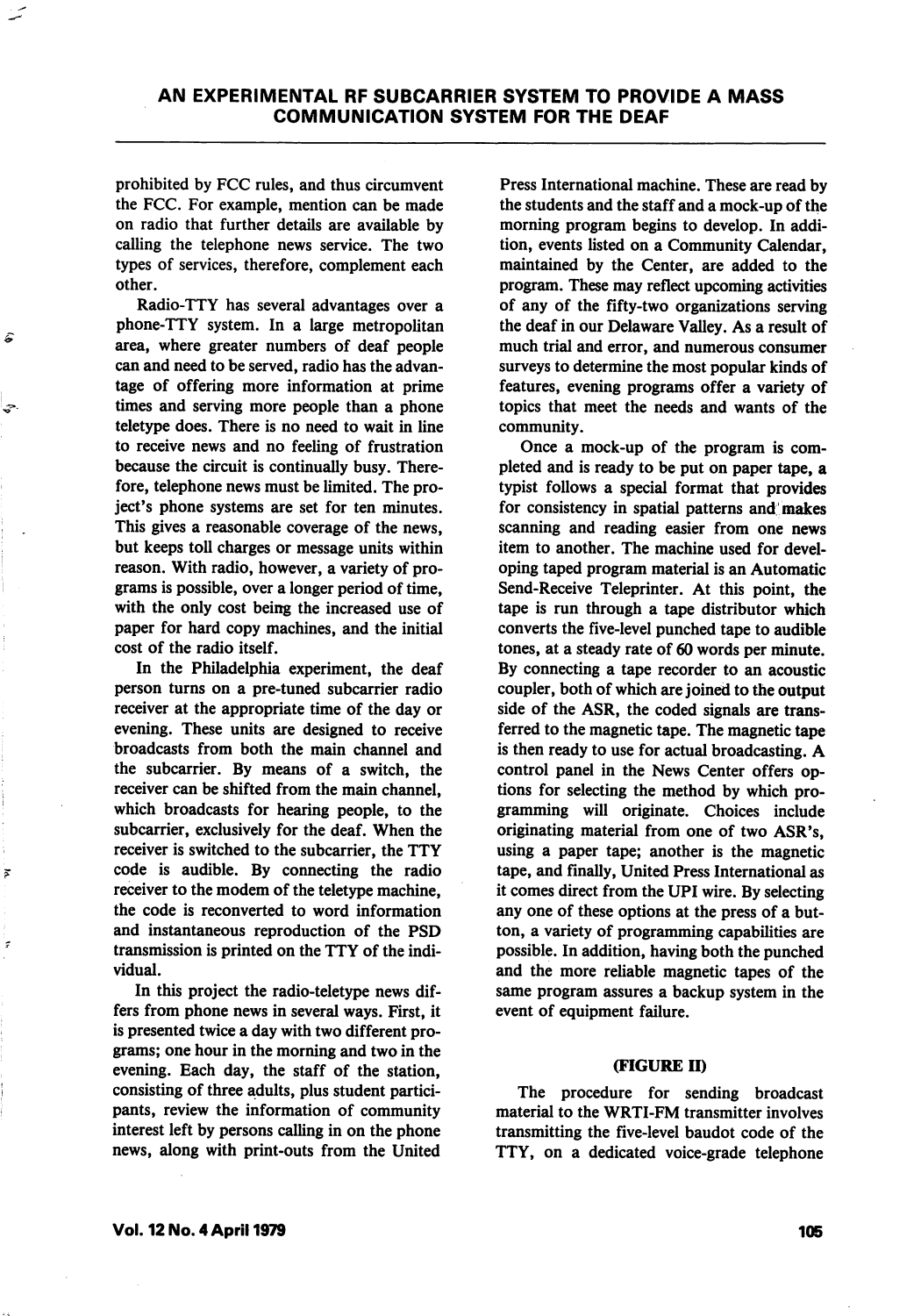## AN EXPERIMENTAL RF SUBCARRIER SYSTEM TO PROVIDE A MASS COMMUNICATION SYSTEM FOR THE DEAF



FIGURE II

Block diagram of Radio-TTY System

Đ,

 $\tilde{\mathcal{E}}$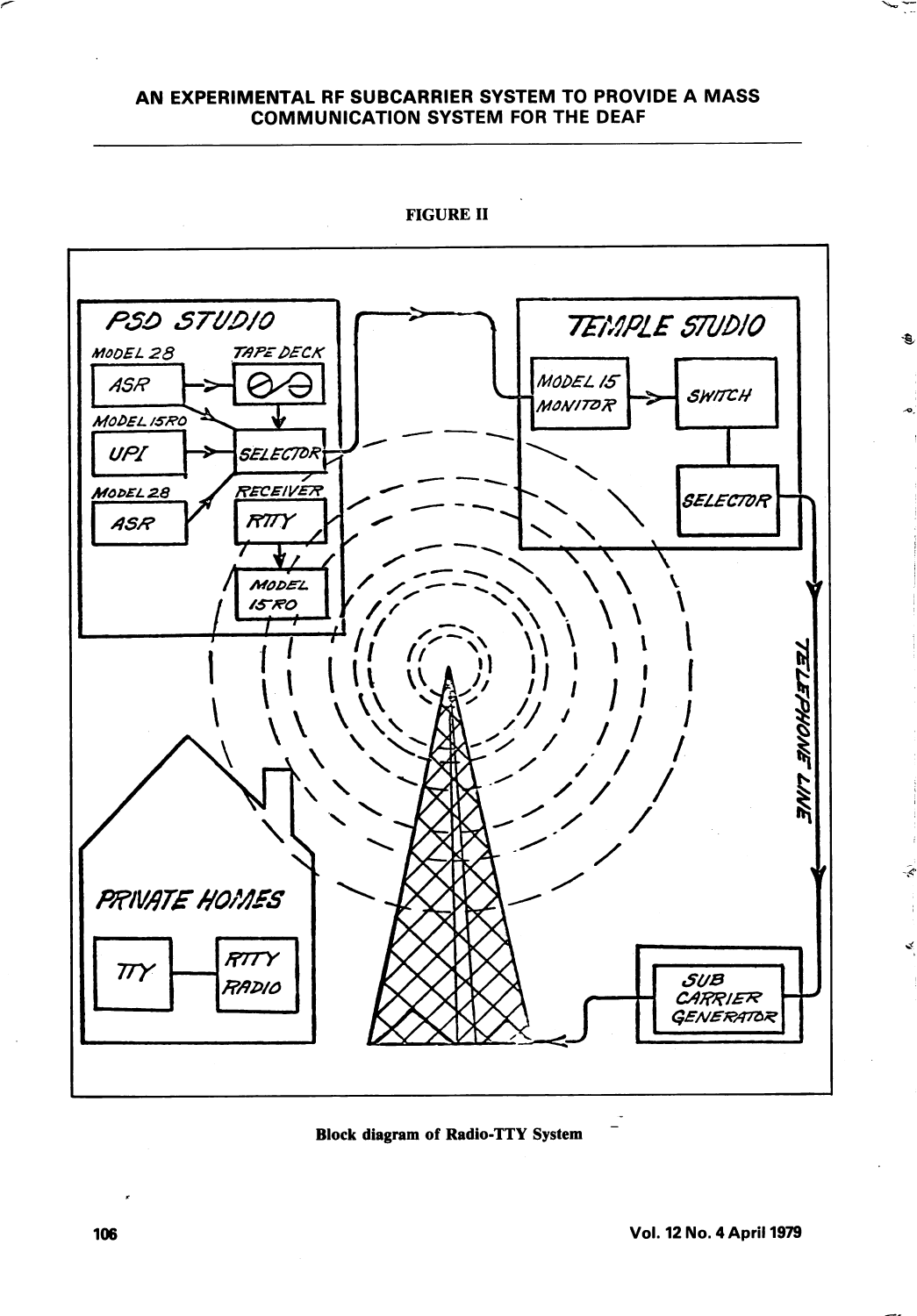line, first to the Temple University studio. There the signal is picked up by a demodulator (or the receiving portion of an acoustic coupler) which activates a teleprinter. Up to this point, this is all that is needed for the monitoring procedure. However, during an ac tual broadcast, the audio signals are relayed on a 5KC radio grade telephone line to the radio transmitter, where the TTY code is super imposed on a 67 KHz subcarrier. In our case, this signal is piggy-backed on the 90.1 MHz main channel of station WRTI-FM, Temple University.

Signals are transmitted on five kilowatts of power and can be received up to fifty miles, with the outer limits requiring a directional antenna.

Before the Philadelphia Project commenced a year and a half ago, the number of tele printers in the five county area, in and around Philadelphia, was roughly 350. One set of ob jectives of the Philadelphia Project has been to distribute an additional 600 teleprinters and 750 radio receivers, by June of 1978, to hearing impaired individuals and institutions serving the deaf.

At a time when mainstreaming is gathering momentum, the Pennsylvania School for the Deaf is able to serve not only its students, but also the greater Philadelphia area with a news service. The advantage of having a radio news service for the deaf in a school is that it is fundable, stable, service-oriented, and educational. Fundable because, now established, it has demonstrated the need for scheduled, community-oriented media for the deaf; stable because a salaried staff, as opposed to volunteers, is able to provide substance and continuity necessary for such a venture; service-oriented because of the contribution of students who develop an interest in media for the benefit of their communities; educational because of the increased awareness on the part of the deaf students in current events, con sumer aids, health, legal rights information, and many other areas. As young adults pass through the educational experience of con tributing to the News Service, they become dependent upon the need to have immediate news information and this, in itself, becomes vital to their way of living, as it has for the hearing population for over fifty years.

At the beginning of this paper we said that the concept of RTTY was lost on most hearing persons. To be perfectly honest, it is even lost on many deaf as well. For the hearing person it is because they can't see the distinction be tween RTTY and a daily newspaper. With the deaf it is simply a lack of exposure to a new system. Both groups often ask: "Why bother with a radio news service? Why not purchase a newspaper like anyone else?" Why does any one listen to radio or TV news? Obviously, the newspaper does not offer a collection of deaf community calendar or social news items, nor does it specialize in news of specific interest to the deaf community, such as features on the life and work of outstanding deaf personalities or professional people. In addition, a collec tion of the best news of the day, from the local scene to the world arena, is presented to keep the community abreast of important events as well as to offer interesting stories that might never make the news or are easily missed when scanning the headlines. Our senior citizens, and others whose eyes are failing them, prefer reading their news on RTTY because of the larger print. Furthermore, the personalization of the teleprinter has the potential to provide a more meaningful news presentation because the motivation exists to read it. This we have observed by those who read our news, and many have become totally addicted to the ser vice. No attempt is made to replace the news paper, but rather to glean the important, the amusing, the informational news items. We have even been told that having the advanced copy from UPI makes it easier to lipread the TV news in the evening. It is important to remember that for some in the deaf communi ty, the TTY service, be it radio or telephone, is the only reading accomplished from day to day.

Perhaps radio-TTY will be an interim step in the evolution of an effective mass communi cations system for the deaf in this country. However rudimentary our system may be, we have taken the first step to produce a service to

₹

.<br>T